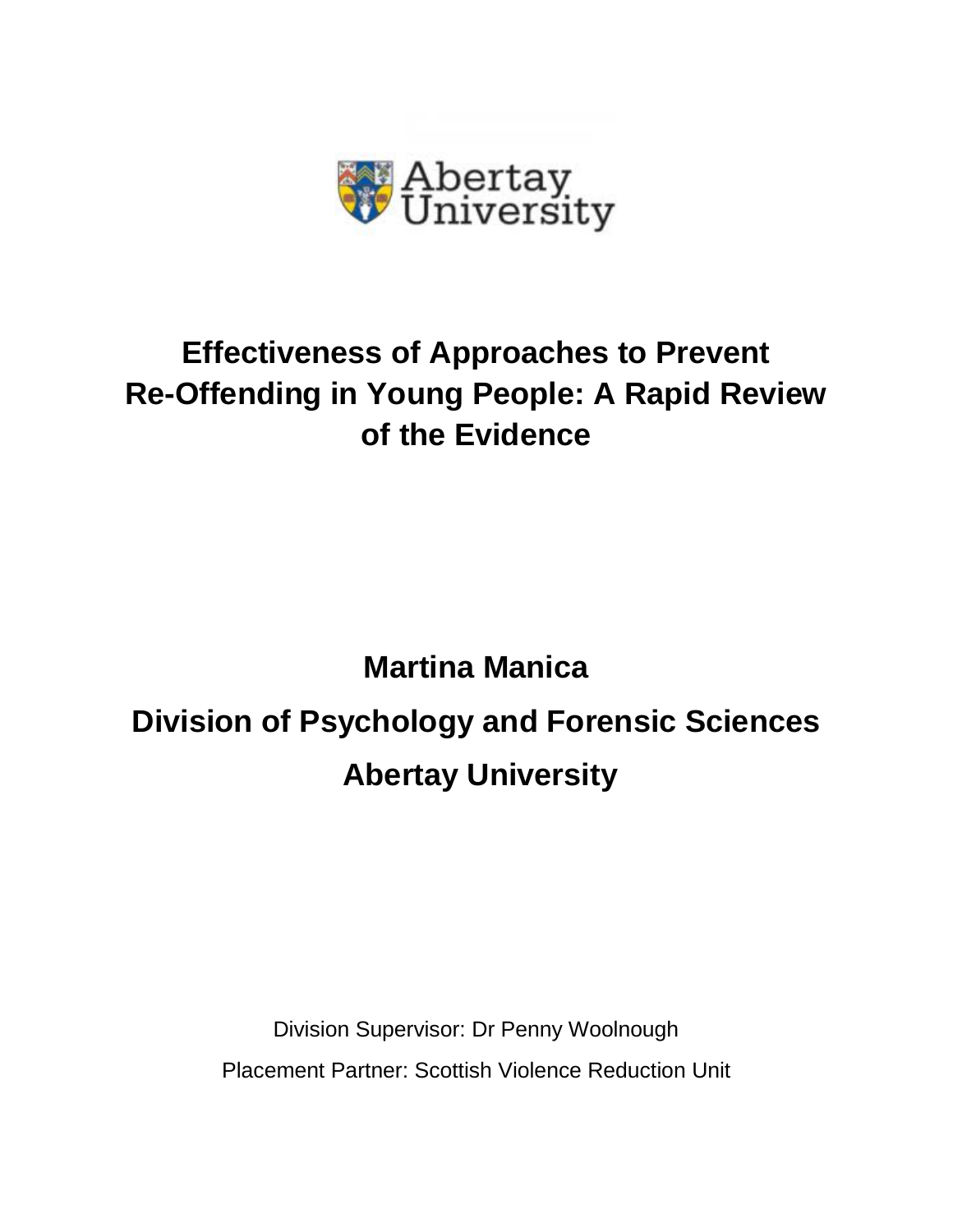# Role of the Scottish Violence Reduction Unit

A collaborative research placement is a piece of student research that is conducted in partnership with an external organisation. For this project, the main point of contact was Dr Kirsten Russell (Analyst Researcher within the Scottish Violence Reduction Unit). Kirsten was involved in defining the scope and methodology of the research presented (alongside Martina and the division supervisor Dr Penny Woolnough) and provided brief feedback on the report. The views and conclusions expressed within the report are those of the student researcher and are independent of the Scottish Violence Reduction Unit. It is important to note that this report does not purport to provide an exhaustive and definitive account of the evidence in this area. Rather, it constitutes a collation of evidence that was identified and accessed during the time available. This report aims to be a foundation upon which new and existing research can be added as it becomes available or is identified in the future.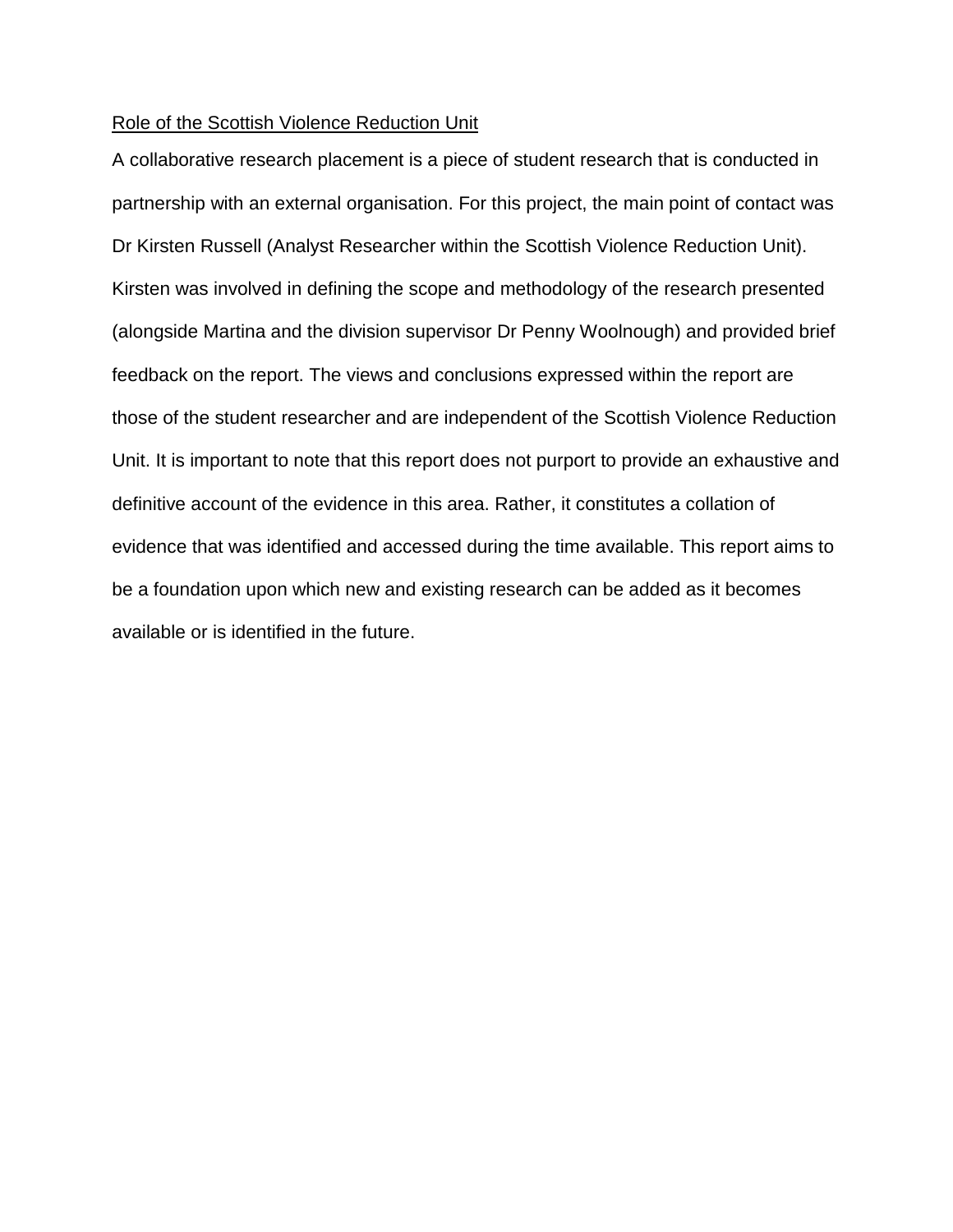While there has been a reduction in the number of people within the youth justice system, young people have been found to be amongst the most likely to re-offend (Adler et al., 2016). With this in mind, this report focuses on exploring approaches to prevent violent re-offending in young people, between the ages of 10 and 29, with a focus on UK evidence published from 2015 onwards. The age range has been chosen to be in line with previous reports (Russell, 2021) taking into consideration that human brains are not fully developed until the age of 29. To facilitate interpretation, approaches/interventions are classified into six different effectiveness categories (effective, promising, mixed, no effect, negative/potentially harmful and ineffective). The definitions of each of these categories of effectiveness are in line with a recent Scottish Government [report](https://www.gov.scot/binaries/content/documents/govscot/publications/research-and-analysis/2021/02/works-prevent-youth-violence-summary-evidence/documents/works-prevent-youth-violence-summary-evidence/works-prevent-youth-violence-summary-evidence/govscot%3Adocument/works-prevent-youth-violence-summary-evidence.pdf) examining "what works" to prevent youth violence before it happens.

#### **Effective approaches**

Effective approaches are those approaches that are supported by either moderate or strong evidence to positively affect the reduction in re-offending in young people (Russell, 2021). The following approaches are considered as such:

#### **Counselling**

Counselling refers to any programmes that involve a relationship between a young person and a professional who aims to influence their thoughts and behaviours (O'Connor & Waddell, 2015). Counselling is well-evidenced and effective in reducing re-offending, with group and family counselling being most successful. Peer counselling and short one-off sessions seemed to be the least effective approaches, possibly due to interventions being brief and the absence of a trained counsellor to take the lead (Brooks et al., 2019;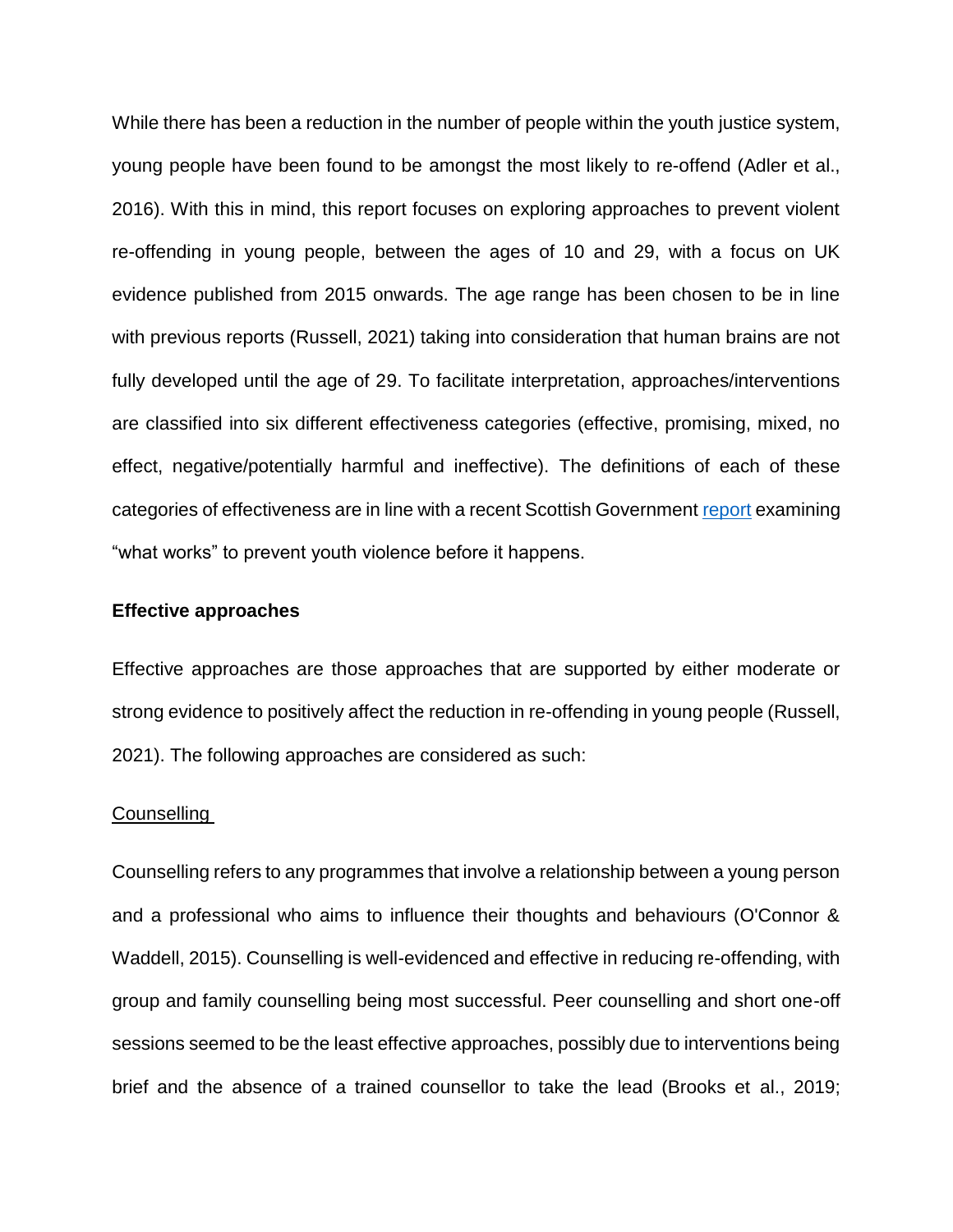O'Connor & Waddell, 2015). Moreover, O'Connor and Waddell (2015) reported that interventions that were of a higher quality lowered recidivism, but it was not clear what comprised better quality.

# Family-focused interventions

Interventions at a family level have been found to be some of the most successful in supporting and preventing re-offending in young people (Adler et al., 2016). For example, family-based counselling that helped parents to develop their parenting skills were identified by Brooks et al. (2019) to reduce reoffending by 13%. Some more specific approaches that included support programs for parents, as well as family interventions (Peden et al., 2019), are the following:

# *1. Functional Family Therapy (FFT)*

FFT is a family program for young people between 11 and 18-years-old offered in England and Scotland that focuses on addressing risk factors within and outside the family environment. FFT consists of five phases (engagement, motivation, relational assessment, behaviour change and generalisation) that aim to develop better communication between parent and child and to build positive interactions as well as setting boundaries (Adler et al., 2016; Maxwell & Corliss, 2020). FFT has strong research evidence, both UK and international, suggesting it significantly reduces youth recidivism in different cultural contexts, especially when compared to young people receiving probation only (Adler et al., 2016; David-Ferdon et al., 2016; Maxwell & Corliss, 2020; Roberts et al., 2019). It is also important to mention that one of the reviews (Wieshmann et al., 2020) found some studies to show no effect on recidivism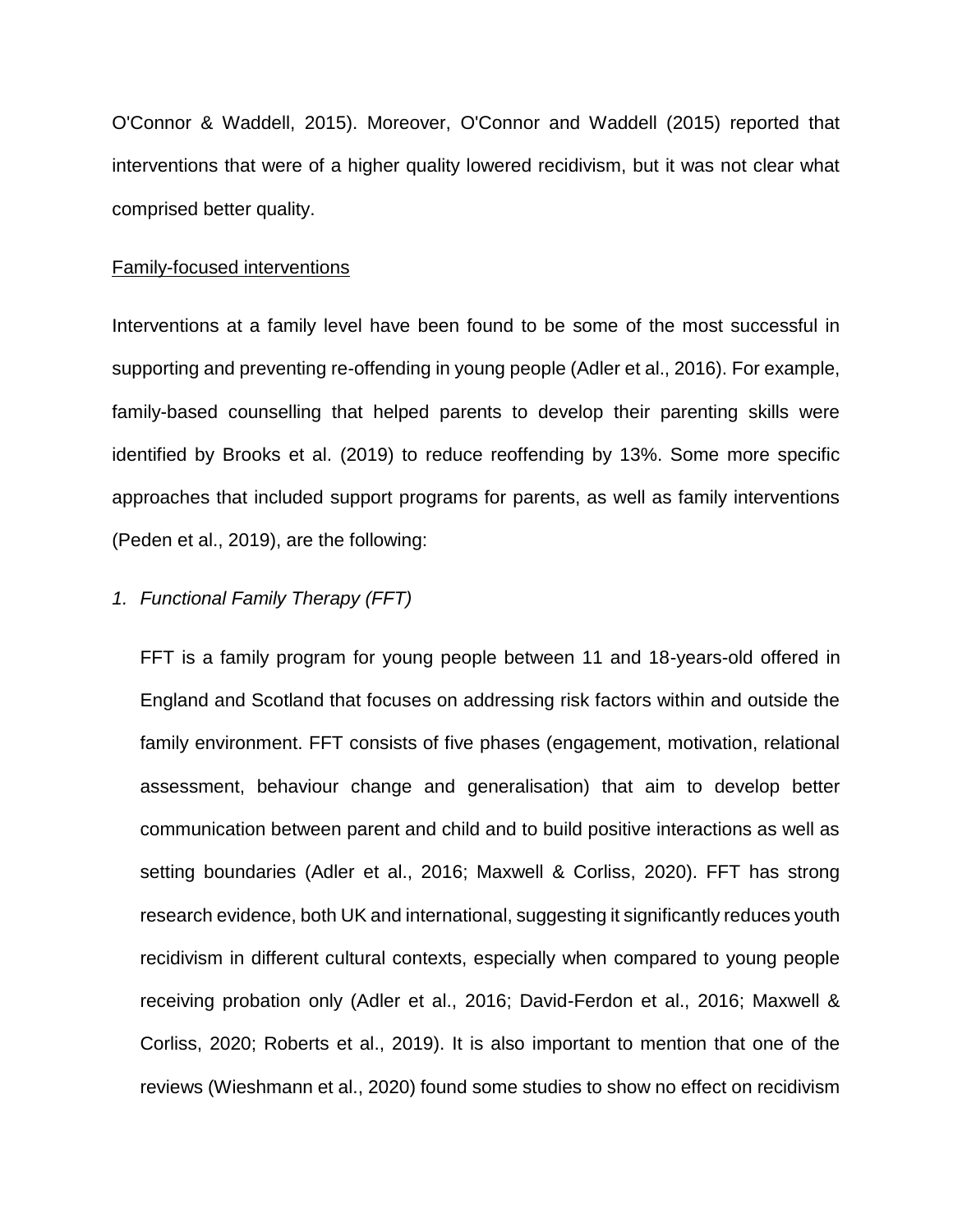rates, however, these studies had small sample sizes as well as intensive treatmentas-usual control conditions which might have affected the results.

# *2. Multidimensional Treatment Foster Care (MTFC)*

MTFC is an alternative to residential care for young chronic offenders from the age of 3 to 18 (Adler et al., 2016; Maxwell & Corliss, 2020). Young offenders are placed with foster parents that have received specialized training and are supported and monitored throughout their stay which is typically between 9 and 12 months. MTFC is already delivered in 15 places in the UK (Maxwell & Corliss, 2020) and has been found in multiple reviews to be successful in reducing violent reoffending by about 72% (Adler et al., 2016; David-Ferdon et al., 2016; Roberts et al., 2019). Evidence from the US also found a reduction in antisocial behaviour and criminal activity. However, these results have not been replicated in the UK yet (Maxwell & Corliss, 2020).

# *3. Multisystemic Therapy (MST)*

Multisystemic Therapy is a home-based family intervention for young people aged between 12 and 18 which lasts a period between 3 to 5 months. This approach aims to provide an alternative to out of home placements and engages the entire social network of the young person. It also involves a trained professional carrying out therapy sessions with both the families and the young people (Adler et al., 2016; Maxwell & Corliss, 2020). Strong research evidence supports that this approach reduces reoffending (Adler et al., 2016; POSTNOTE, 2019; Roberts et al., 2019), but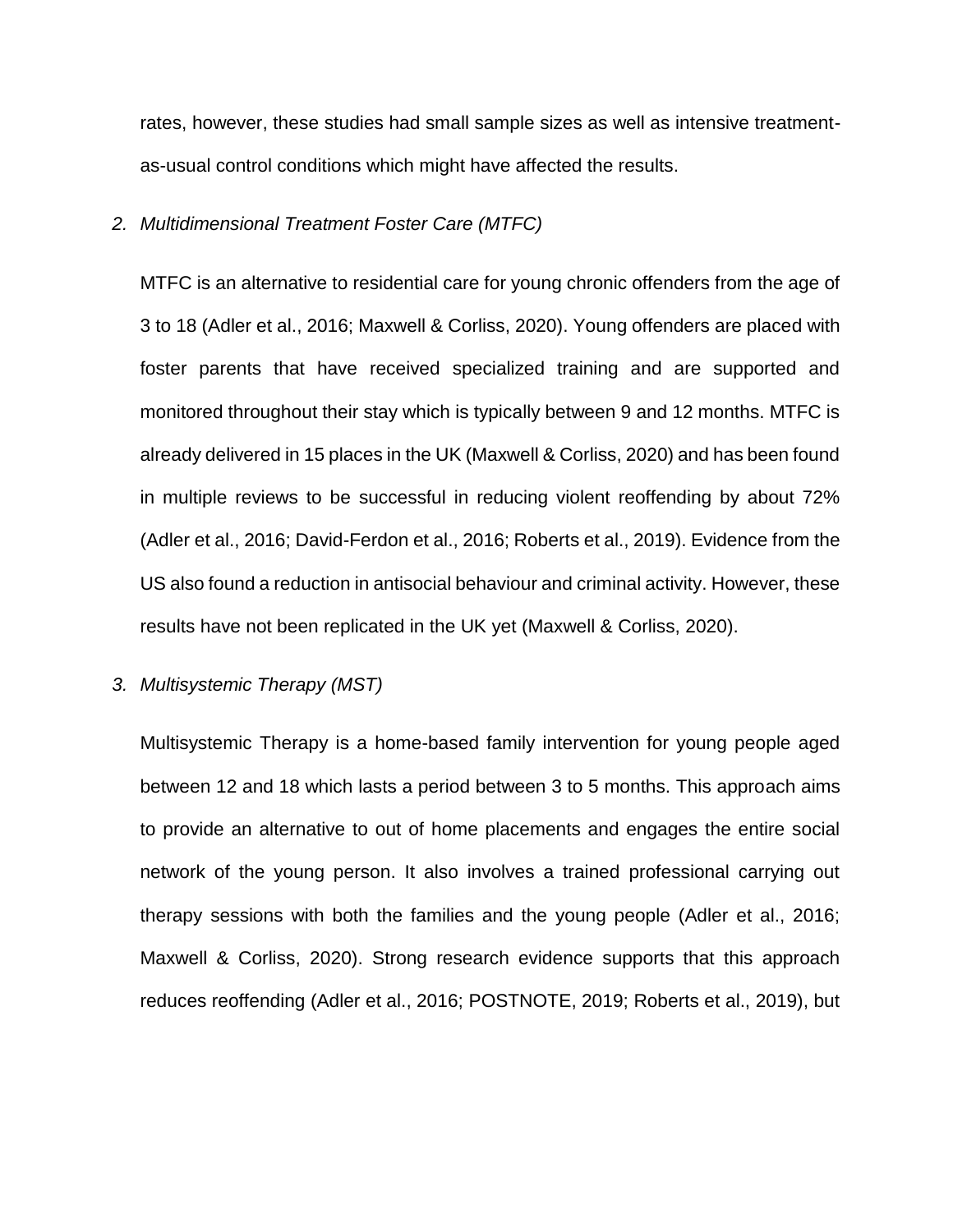that it also reduces re-arrests and out-of-home placements as well as some risk factors later in life (David-Ferdon et al., 2016).

#### Skill Building Programmes

Skill-building programmes often involve the development of both life and social skills to help young people regulate their emotions and develop positive relationships, as well as deal with conflict and stress. These programmes often take the approach of sports programmes, but they are not limited to that (Peden et al., 2019). The most successful programs in reducing re-offending in young people were found to include behavioural or cognitive-behavioural techniques, followed by social skill development, while the least successful were seen to be programmes focused on job-related skills (O'Connor & Waddell, 2015; Roberts et al., 2019). Interventions that focused on character-based skills and non-violent norms were also found to be effective in reducing recidivism (Brooks et al., 2019). Skill-based programmes also prevented aggressive behaviour and violence, and favoured the development of anger management, social and other life skills (O'Connor & Waddell, 2015).

#### Diversion programmes

Young people known to the justice system have been seen to be less able to desist from criminal activity compared to young people who have not been involved in the criminal justice system, even though they have taken part in criminal activity. Diversionary services aim to avoid and minimize the criminal justice system processes by diverting young people to sources of support or treatment to reduce re-offending (Adler et al., 2016; Peden et al., 2019). Diversion programmes have been found to be mostly effective,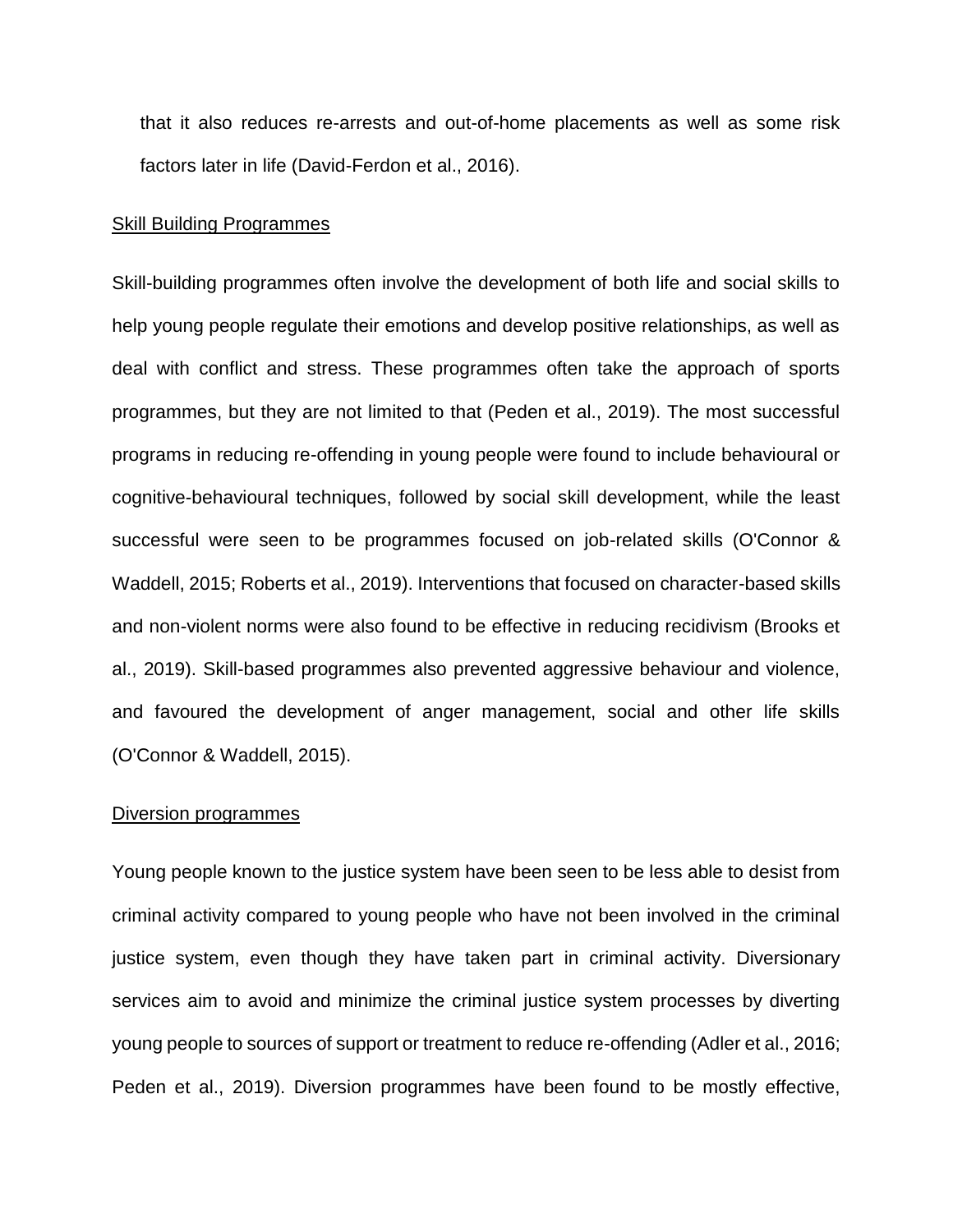although some variation is present between programs. Indeed, the approaches span from cautioning or warning and release to programmes involving family and restorative justice interventions (Adler et al., 2016). However, many programmes of this kind have been shown to be successful in reducing reoffending in the UK. For example, the Metropolitan Police Service's Lambeth DIVERT programme, the hospital based Redthread's Youth Violence Intervention Programme, and the Wakefield Council's Liaison and Diversion Service, have seen a reduction in reoffending in the young people who participated in these programmes. More detailed information about these programmes can be found in the following reports: Local Government Association, 2019; POSTNOTE, 2019; Roberts et al., 2019.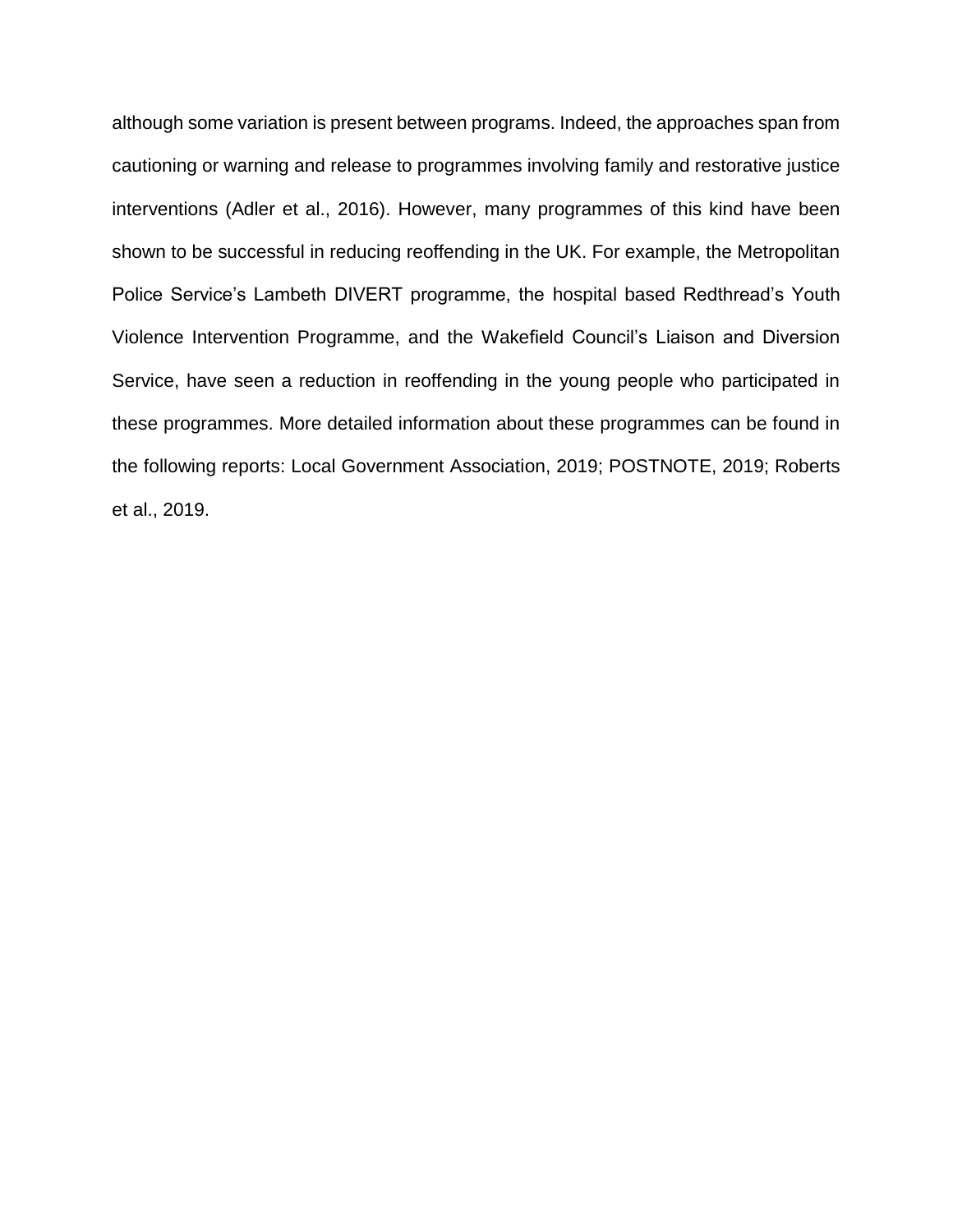#### **Promising approaches**

Promising approaches are those that showed a positive impact on the reduction of reoffending in young people, but not to the extent that are considered to be effective approaches, or approaches supported by evidence that is considered weak or with limitations (Russell, 2021) and that consequently need more research. Promising approaches are the following:

# Cognitive Behavioural Therapy (CBT)

Cognitive Behavioural Therapy (CBT) is a type of treatment that aims to identify thoughts and patterns that are problematic, to create coping mechanisms, and consequently change those behaviours (Adler et al., 2016; Wieshmann et al., 2020). Evidence found that CBT for young offenders reduces recidivism rates (Roberts et al., 2019; Wieshmann et al., 2020). Wieshmann et al. (2020) also found that the most effective components to include in those therapies were anger control and interpersonal problem-solving. However, some variance has been seen in the CBT-based programme Reasoning and Rehabilitation in England where no difference between participants and a control group was found (Adler et al., 2016). This variability might be due to the scale of the evaluation and the fact that the results are often influenced by the individual young person response.

Motivational Interviewing is also used as part of CBT for individuals that do not want to change, to help them accept the consequences of their behaviours (Adler et al., 2016).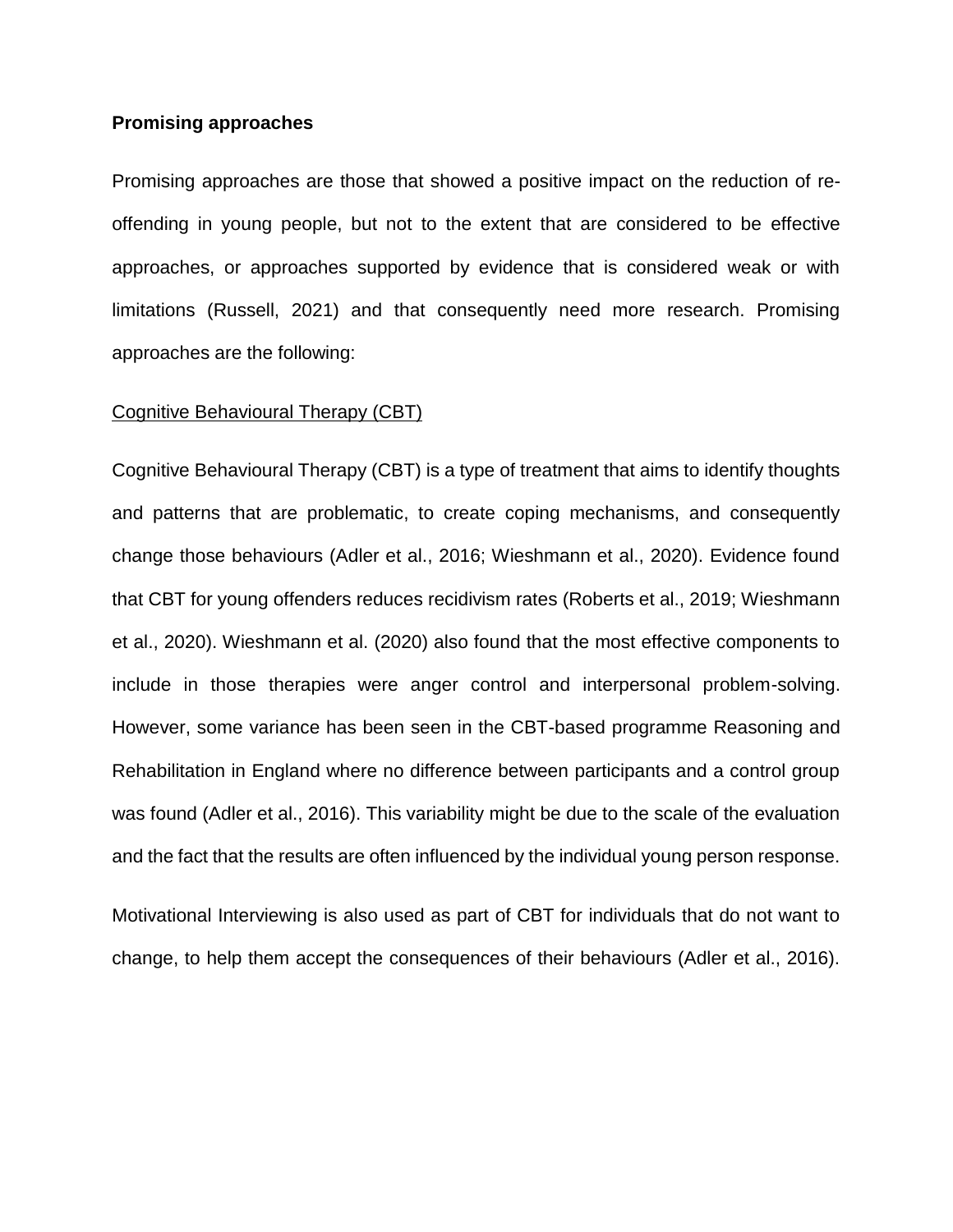However, evidence from this approach comes mainly from the US and it is out of scope for this review as it focuses on UK-based evidence.

#### Restorative Justice

Restorative Justice is an approach that aims for rehabilitation, by focusing on repairing the harm that the offender caused, by encouraging them to reflect and accept their behaviour to avoid repeating it (Wieshmann et al., 2020; World Health Organization, 2019). Restorative Justice often involves a meeting between the offender and victim, which is mediated by a facilitator, and can sometimes involve families and other parties such as social workers (Adler et al., 2016). While evidence from the US suggests that this is a promising approach (Adler et al., 2016), research from the UK seems to be more mixed. Two schemes (CONNECT and REMEDI) increased the possibility of re-conviction, while other programmes found Restorative Justice to have no effect. However, more recent and rigorous evidence suggests this approach to be promising in reducing reoffending. For example, Operation Turning Point, which has restorative conditions, found a reduction in violent crime of about 30% (Wieshmann et al., 2020). Meetings that include the parties' families have been found to be more effective in lowering recidivism rates in young offenders compared to meetings between just the victim and the offender, even though this effect vanished after a prolonged period of time. This approach was particularly effective with young girls (Adler et al., 2016).

#### Community sentencing

Sentencing can also contribute to lowering re-offending rates in young people. However, evidence from both the UK and the US suggests that community sentences are more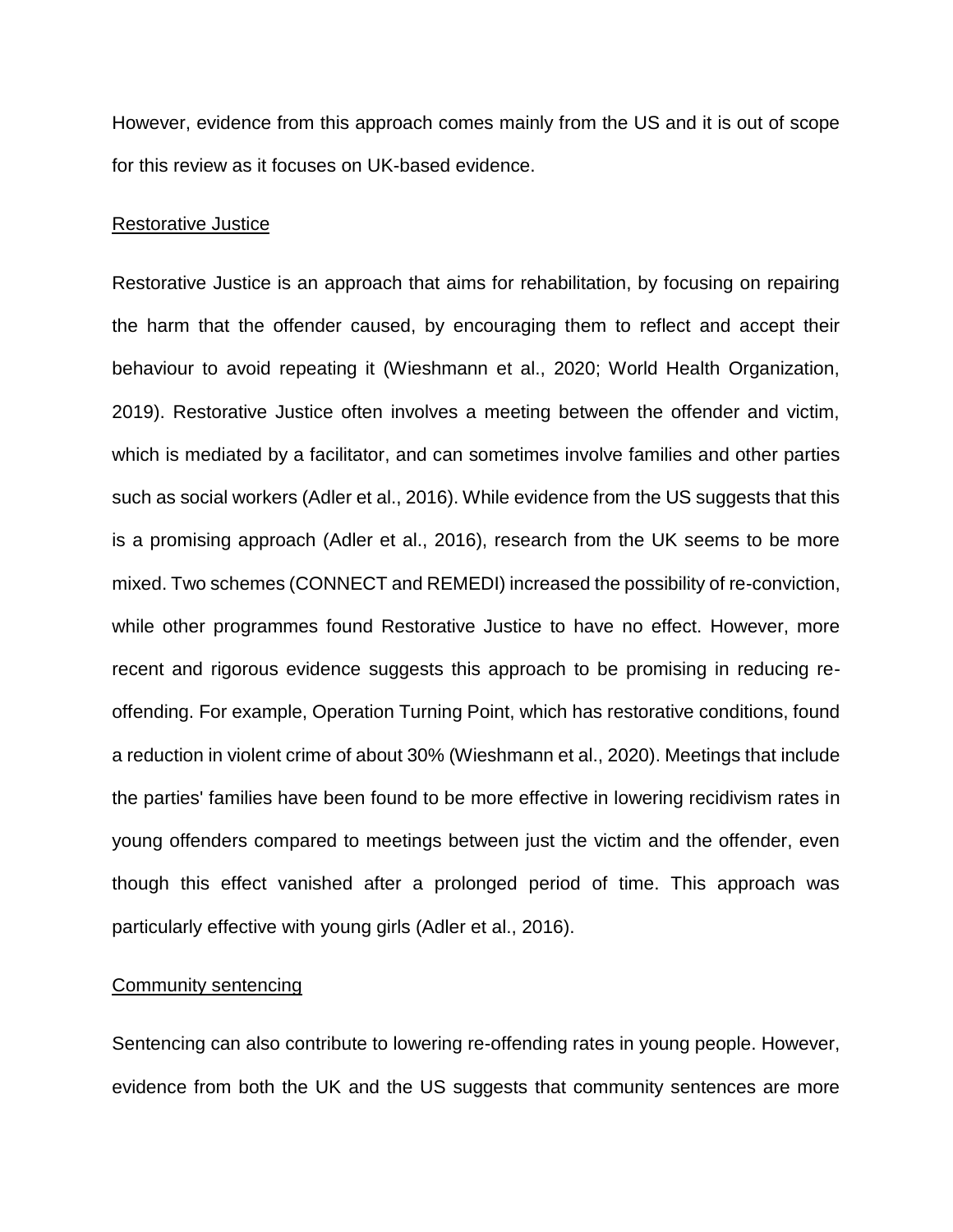effective in reducing re-offending than prison sentences. Moreover, evidence suggests that community sentences were better than custodial sentences of 6 months or less. There was no difference in re-offending between shorter and longer prison sentences, suggesting that longer detention does not lower re-offending rates. On the other hand, the Intensive Supervision and Surveillance Programme (ISSP), a community-based program in England and Wales, found no long-term differences between people that took part in the program and those who received other types of sentencing. However, these results might be due to the differences with the comparison group (Adler et al., 2016).

#### Hospital-based programmes

Hospital-based programmes have been found to be effective in reducing re-offending in young people. The Youth Violence Intervention Project at St Mary's Hospital in London, in which young people involved in violence who showed up to the Emergency Department would be assessed and supported in their needs, either for mental health, housing or education, showed promising evidence suggesting a reduction in crime involvement and violence. However, this would apply only to those who engaged in the program, while there was no follow up for those who did not (Roberts et al., 2019). Similar evidence has been found in the US (David-Ferdon et al., 2016). However, the evidence is limited for the UK so Hospital-based programmes can be classified as promising.

#### Gang involvement programmes

Evidence on the effectiveness of gang involvement programmes is limited as most of the ones analysed in the reviews are very recent (O'Connor & Waddell, 2015). However, a couple of successful programmes have been found in the UK. Empower (for 11 to 18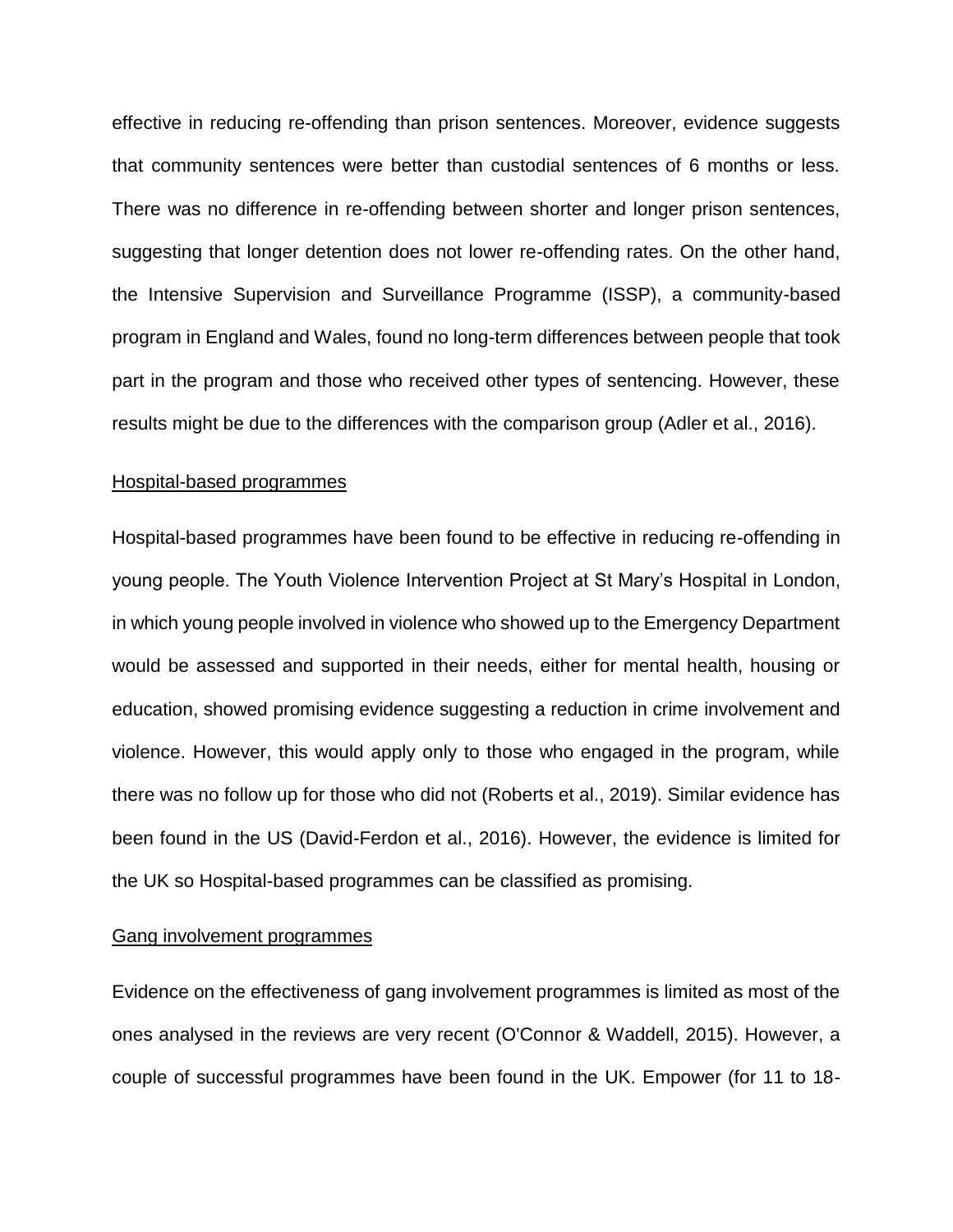year-olds) and London Gang Exit (for 16- to 24-year-olds) by Safer London, which focused on women and girls, reported an improvement in 80% of outcomes (Local Government Association, 2019; Roberts et al., 2019). Another programme in the UK is the Community Initiative to Reduce Violence (CIRV) in Glasgow to reduce gang involvement in young people. In this program, young people were asked to choose between service engagement, in which they would receive support if they changed their behaviour, or robust enforcement, where they were subjected to frequent stop and searches and other deterrence techniques. The programme resulted in a 46% reduction in violent offending and an 85% reduction in weapon carrying (College of Policing Limited, 2021; Maxwell & Corliss, 2020). However, these results are limited due to the absence of long-term data.

#### Other approaches

Some approaches/interventions were mentioned by some of the reviews examined, however, the evidence presented was too limited to properly evaluate their effectiveness. These programmes were: hot-spot policing (Roberts et al., 2019), Wilderness programmes (Adler et al., 2016), prison education programmes (Wieshmann et al., 2020), Trauma-informed services (Peden et al., 2019), School inclusion and Specialist children's services (POSTNOTE, 2019).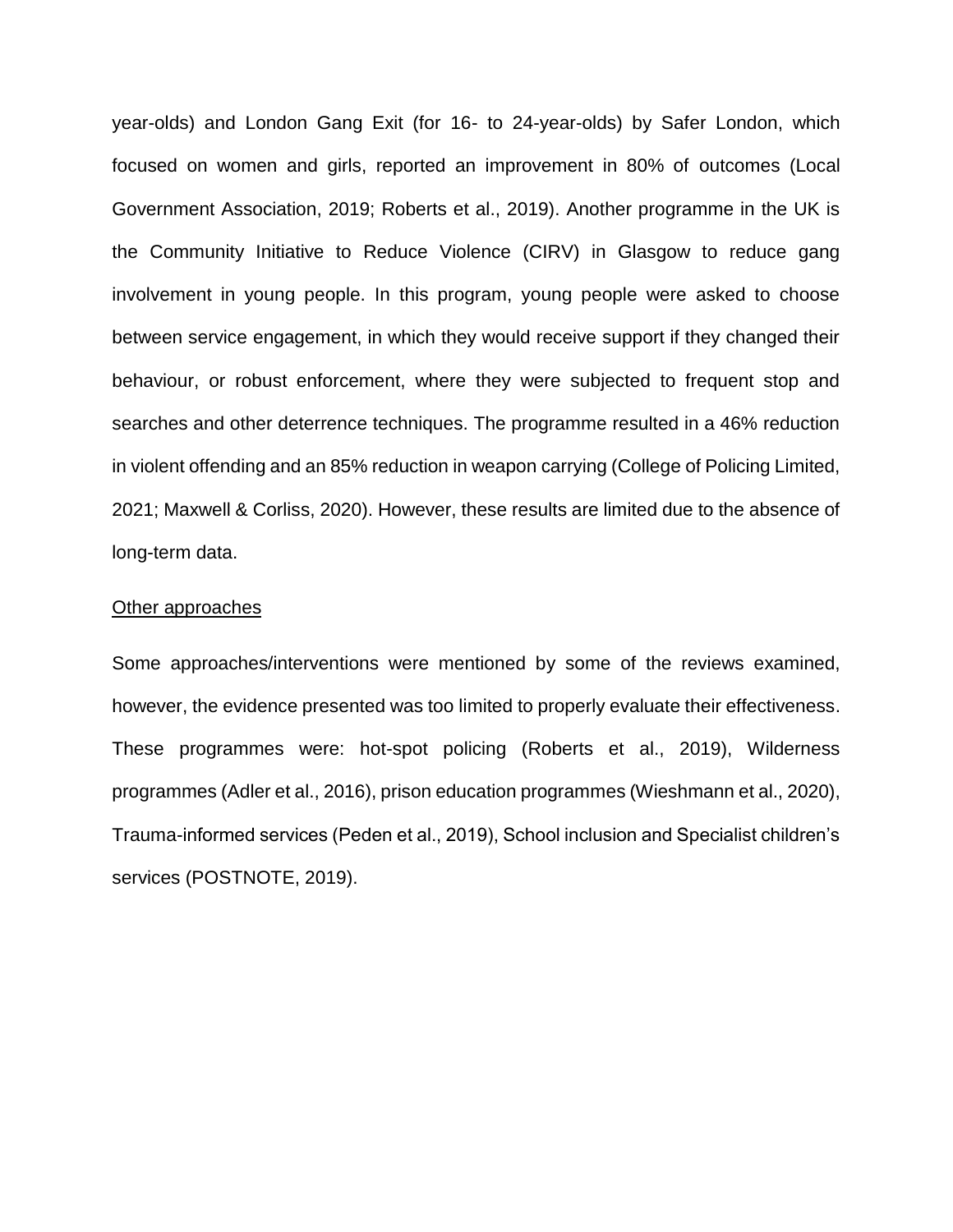#### **Approaches with mixed evidence**

Approaches with mixed evidence are those that show evidence with contrasting results, either across different reports or in the same research, or evidence that has been deemed mixed by other reports (Russell, 2021). The mixed approaches/interventions identified are the following:

#### Mentoring

Mentoring usually involves a trained mentor that is a positive role model, that works with a young person, providing support and advice (Adler et al., 2016; Peden et al., 2019). Some studies have shown that mentoring does reduce the risk of aggression and delinquency in young people (Roberts et al., 2019), with a reduction in re-offending up to 21% for young offenders (O'Connor & Waddell, 2015). Adler et al. (2016) also found a small but significant reduction in anti-social behaviour. However, these results must be interpreted with caution as the studies that do show a positive difference, have a lower methodological quality. Studies that are better designed, do not show any effects, and some even suggest a negative impact. Moreover, there is evidence highlighting that when benefits from mentoring are found, they do not always persist after the end of the intervention (O'Connor & Waddell, 2015; Roberts et al., 2019). Research also found that mentoring seems to be more effective earlier in a young person's life, especially when paired with other interventions such as diversion or skills training (Adler et al., 2016). Finally, research also found that mentoring, if not delivered correctly by trained mentors, can have negative effects on the mental health of both the mentor and mentee (POSTNOTE, 2019).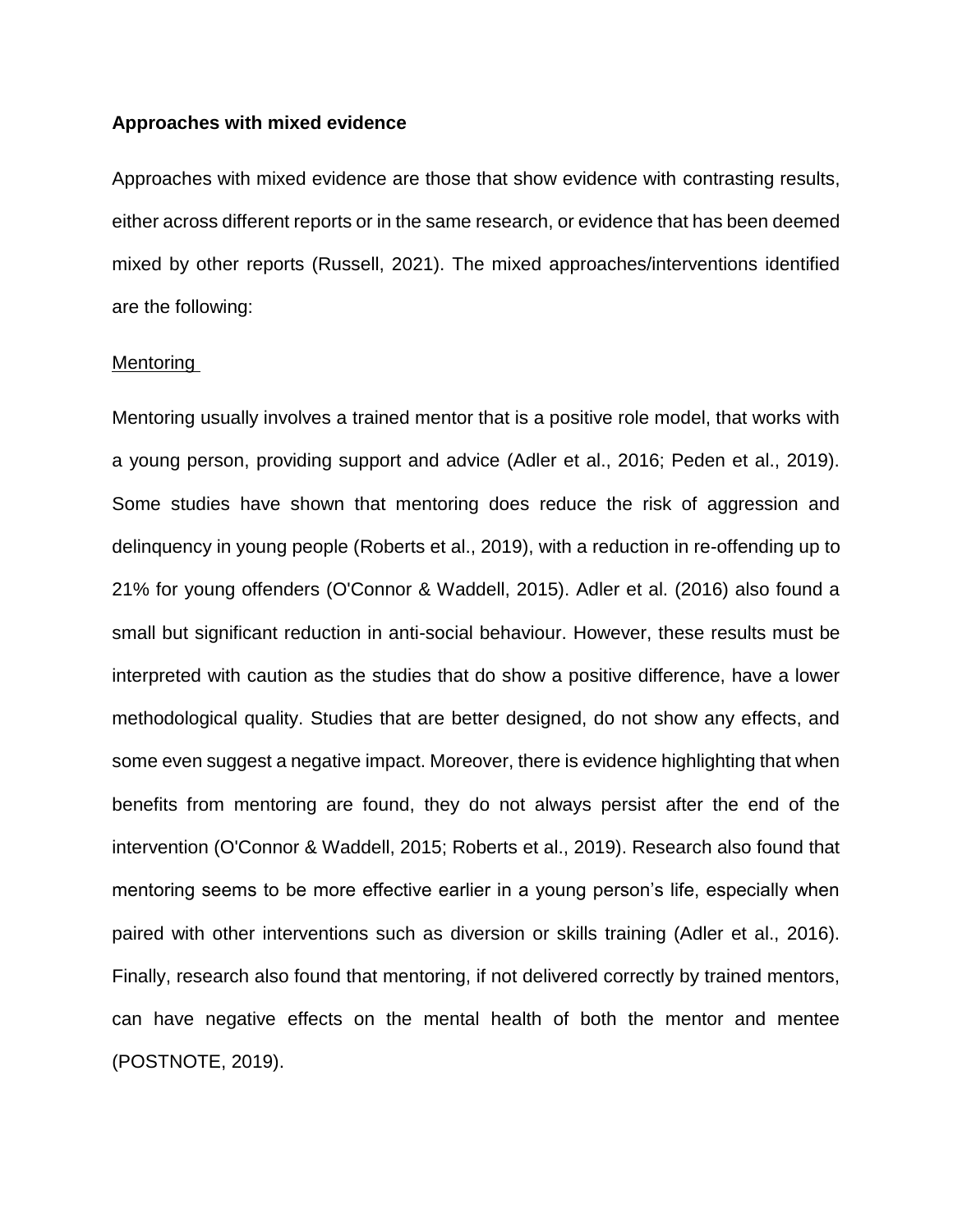#### Court setting

The court in which the young offenders are tried has been seen to have mixed results in reducing re-offending. Specifically, it has been found that the transferral of juvenile offenders to adult courts results in an increased risk of re-offending (Roberts et al., 2019). There is mixed research from the US, but the evidence is limited in the UK (Adler et al., 2016).

# Transition and resettlement programs

Transition and resettlement programs are interventions, that aim to support offenders in their transition back to the community following incarceration. However, the evidence is limited and mixed due to how much they differ from each other. Evidence from the US is mixed but some UK programmes have been identified. Project Oracle found the most successful programmes to promote engagement, provide support and facilitate employment or education. The Resettlement Support Panel in Wales also found that programmes were more effective when they were separate from the supervision part of the sentence (Adler et al., 2016).

#### Other approaches

Aggression Replacement Training (Roberts et al., 2019) and Parent training programmes (Adler et al., 2016) also presented mixed evidence on their effectiveness on re-offending, however, it was not possible to carry out a full evaluation due to limited evidence.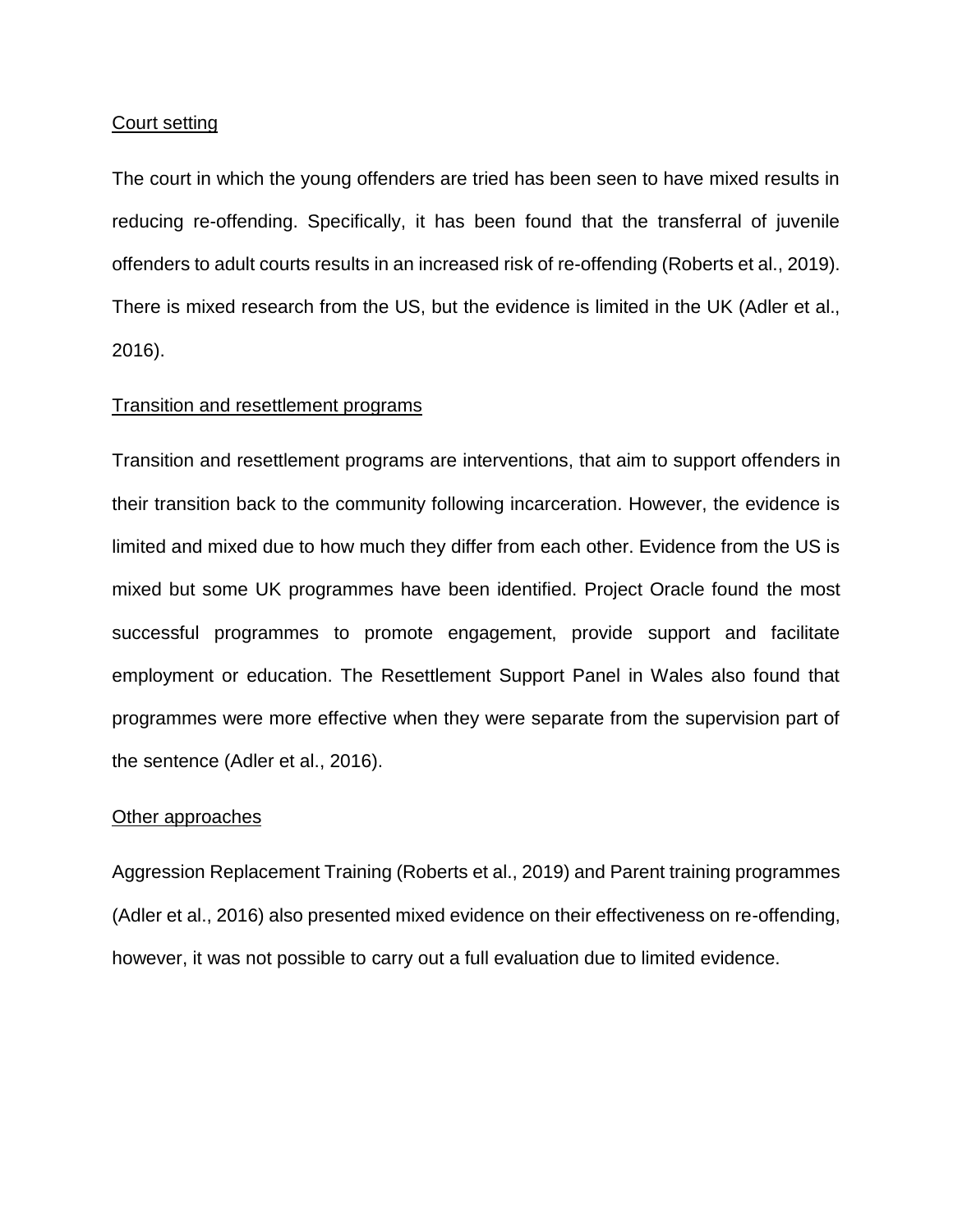#### **IIneffective approaches**

Ineffective approaches are those approaches/interventions that were found to have neither positive nor negative evidence for the reduction of re-offending in young people (Russell, 2021). The only programmes found to be ineffective was:

#### Disciplinary approaches

Discipline approaches are based on the idea that young people need to learn discipline in order to avoid crime and re-offending. This type of approach usually has a boot-camp format characterised by a strict schedule, physical activity, and rigid discipline (Adler et al., 2016; O'Connor & Waddell, 2015). Research has found this approach to be ineffective, with boot camp participants being just as likely to re-offend as young offenders under probation or in prison (Adler et al., 2016; Brooks et al., 2019; O'Connor & Waddell, 2015). However, there is evidence for improvement on later reoffending in young male offenders between 18 and 21 years old, when the intensive military regime is integrated with strong rehabilitative components such as in the case of "High Intensity Training" in England (O'Connor & Waddell, 2015).

#### Other programmes

Computer-based programmes were also found by one of the reviews to have no effect on re-offending (Brooks et al., 2019), however, it was not possible to carry out a full evaluation of their effectiveness due to the limited evidence.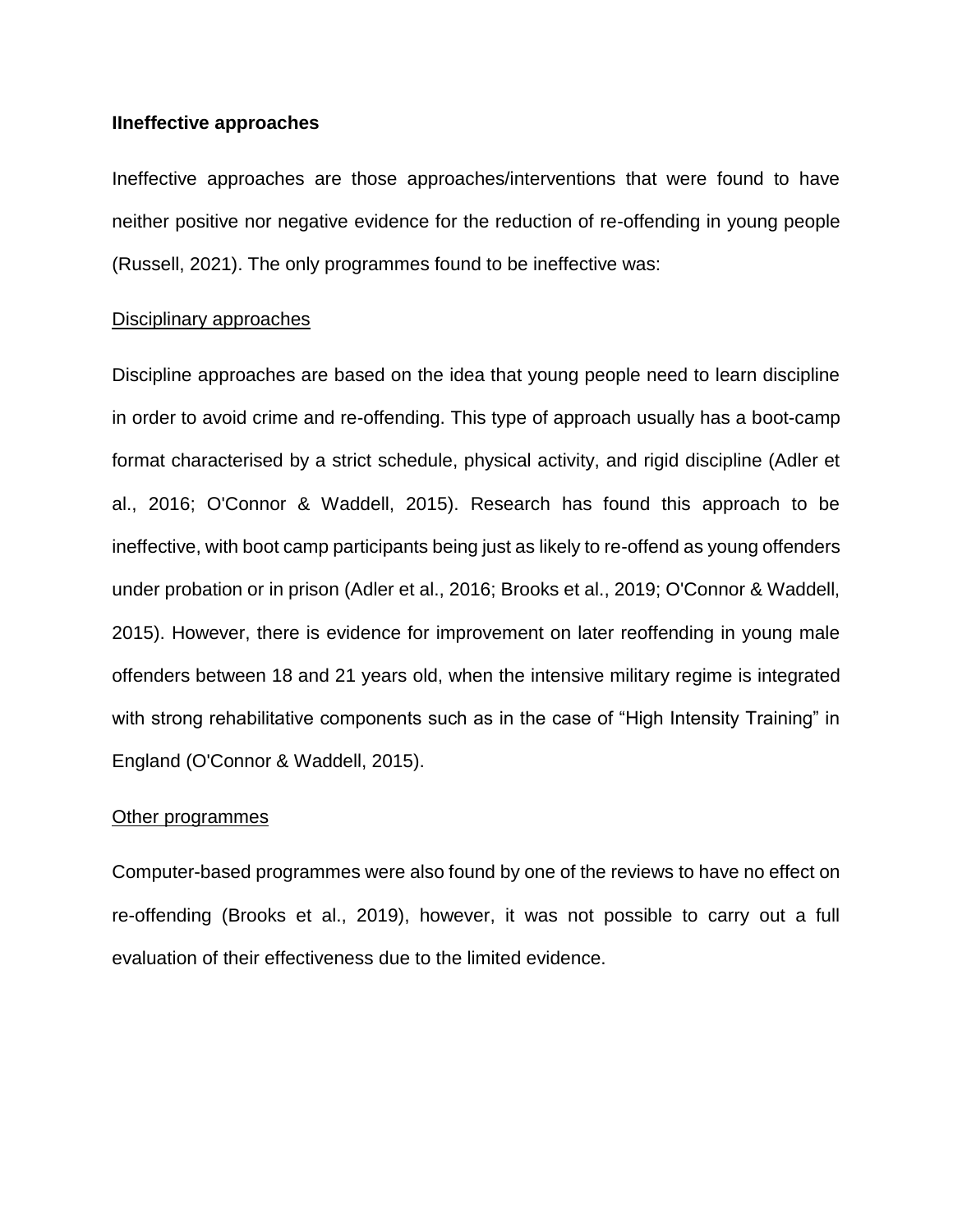# **Negative/potentially harmful approaches**

Negative/potentially harmful approaches are those interventions that have been found to cause a negative effect on recidivism of young people, making it more likely (Russell, 2021). The following approach has been found to be negative/potentially harmful.

# Deterrence and fear-based strategies

Deterrence based and fear-based programmes focus on deterring youth from reoffending, by using scare tactics or confrontational techniques to make them think about the consequences of their behaviours (O'Connor & Waddell, 2015). Programmes such as Scared Straight, which consist of young offenders visiting adult prisons, increase youth re-offending in participants of the program (O'Connor & Waddell, 2015; Roberts et al., 2019; Brooks et al., 2019). Other juvenile awareness programmes have been found to increase the re-offending rates as well, however, these studies are US based and focus mainly on males (O'Connor & Waddell, 2015).

Other programmes that use deterrence strategies as part of their approach found an effect on crime reduction. However, in these programmes, deterrence is used in combination with other approaches (Maxwell & Corliss, 2020).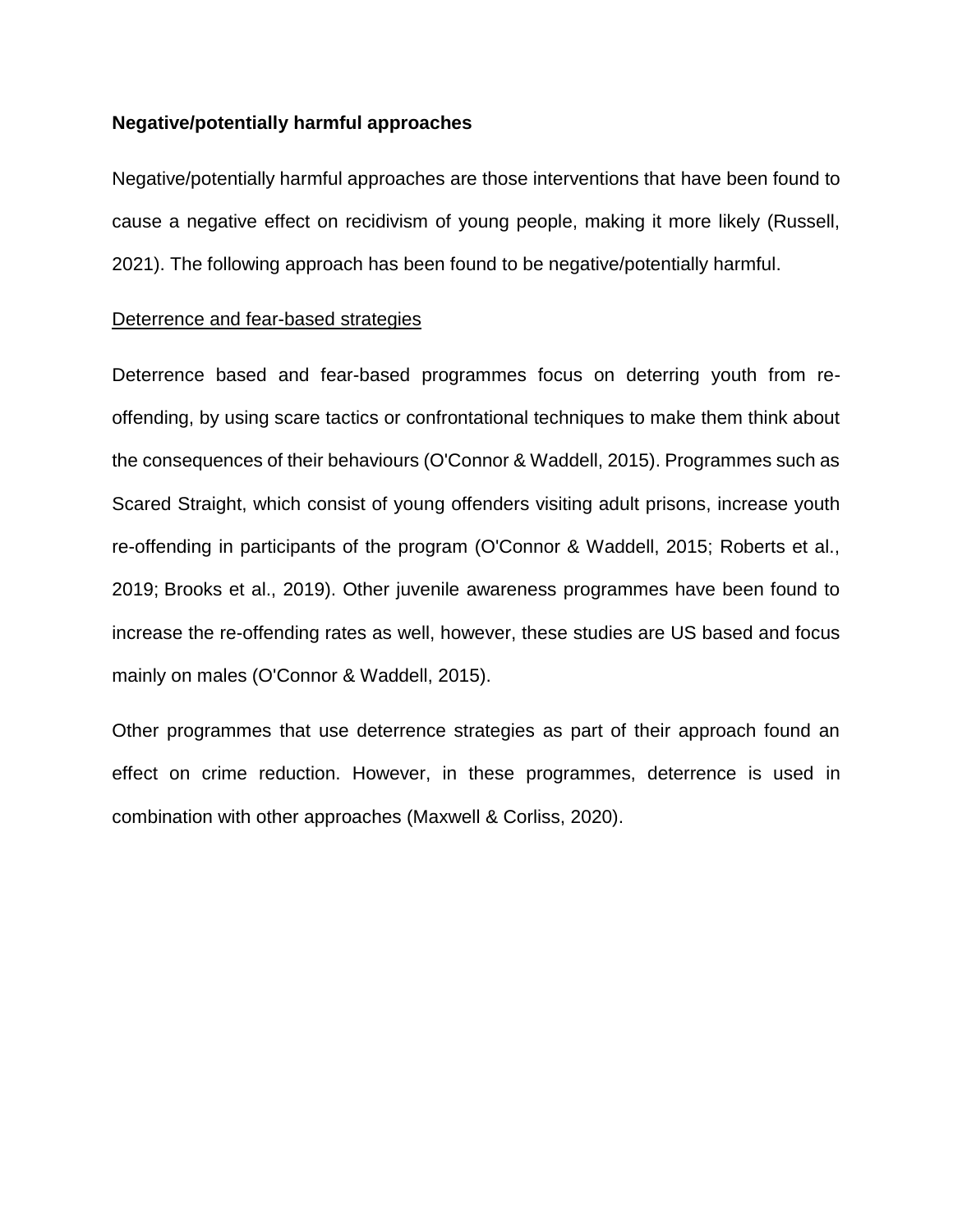# **Inconclusive approaches**

Inconclusive approaches are interventions with insufficient evidence to be classified in any of the other categories (Russell, 2021) as well as approaches that present evidence that is out of scope of this review.

# School environments

Since it is important for children within the youth justice system to experience secure and nurturing environments, some of the reviews suggest that modifying school environments might influence violent behaviours. However, the evidence is limited and mostly speculative (Peden et al., 2019; World Health Organization, 2019). Consequently, this is an inconclusive approach until more research is conducted on the topic.

# **Conclusion**

The review found many relevant approaches to reduce re-offending in young people. They were classified as the following:

- Effective approaches: Counselling, Family-focused interventions, Skill Building Programmes and Diversion programmes.
- Promising approaches: Cognitive Behavioural Therapy (CBT), Restorative Justice, Trauma-informed services, Community sentencing, Hospital-based and gang involvement programmes.
- Mixed evidence approaches: Mentoring, Parent training programmes, Court setting, and Transition and resettlement programs
- Ineffective approaches: Discipline approaches.
- Negative evidence approaches: Deterrence strategies.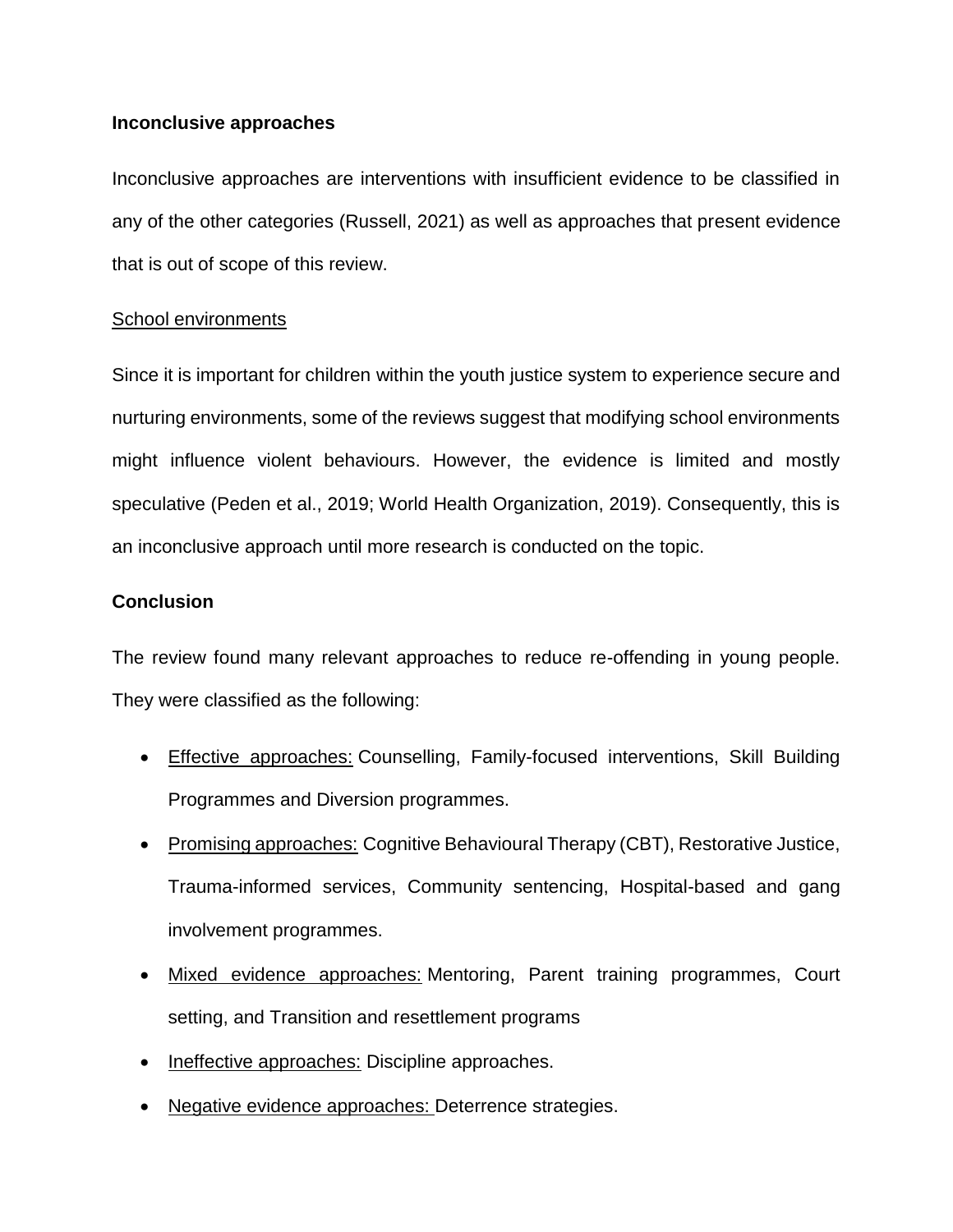• Inconclusive approaches: School environments.

Finally, there were some approaches that presented limited information in the research examined for this review, which is why they have not been evaluated.

Overall, the review found that many of the effective approaches in reducing violent reoffending focused on the individual to tackle behavioural issues, while fear and disciplinebased approaches were mostly ineffective or harmful. Consequently, research should focus on programs that focus on the person and their close circle such as family. Promising approaches and those programmes that were not evaluated due to the lack of evidence in the reviews examined should also be looked at in more depth, to understand if they are viable options to aid the reduction in violent re-offending in young people. Mixed approaches should also be re-evaluated more closely, especially those that present potentially harmful evidence for the participants. Defining features of working programmes should also be established for those approaches/interventions that present a wide variety of methodologies, to understand which ones are more effective. Moreover, more research should be carried out on young people that are older than 18 as limited approaches have been applied to the upper part of this demographics. Finally, the majority of research is carried out in the US and many of the approaches are not present in this review. Therefore, they should be looked at and adapted for the UK to examine their validity.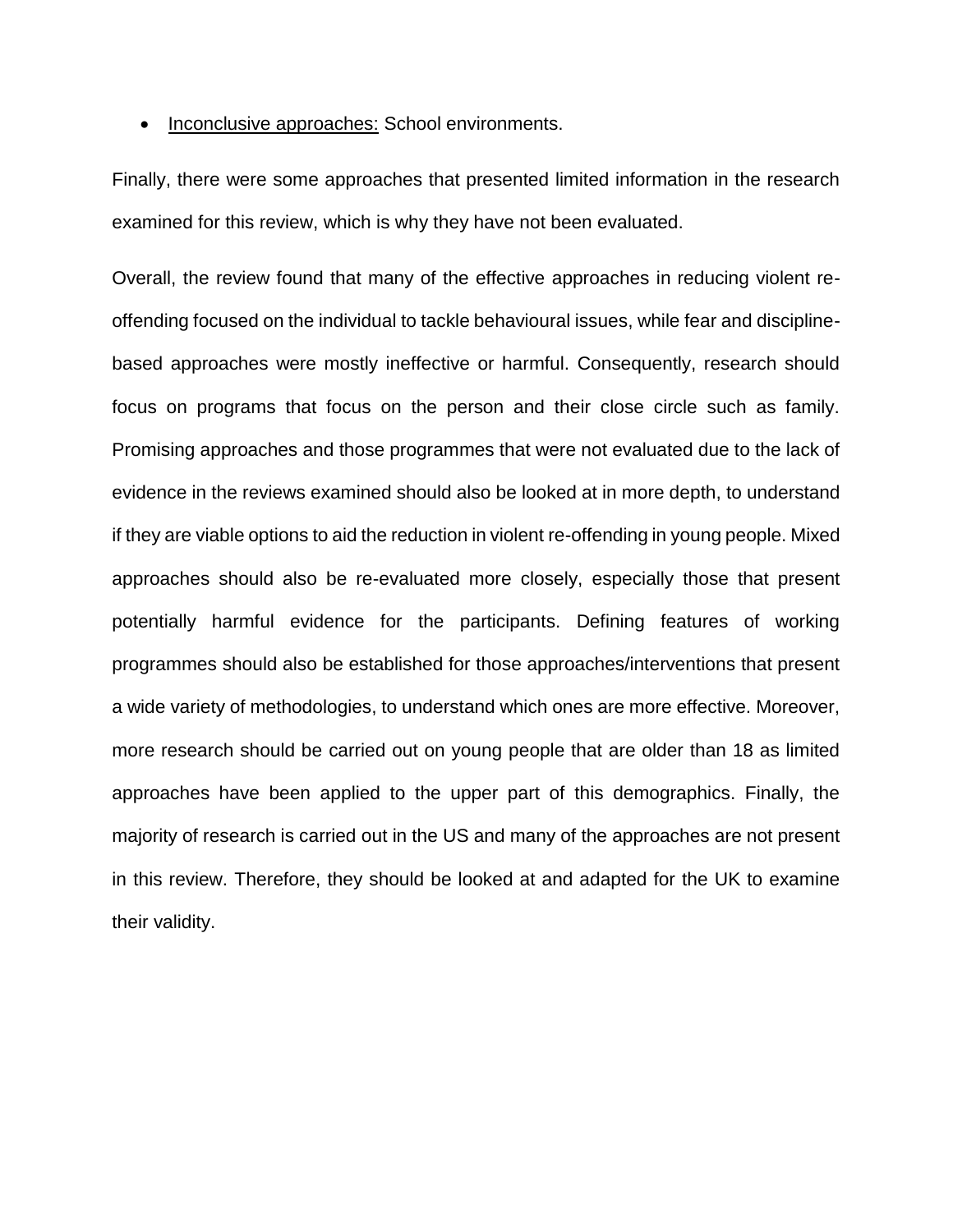# **References**

- Adler, J. R., Edwards, S. K., Scally, M., Gill, D., Puniskis, M. J., Gekoski, A., & Horvath, M. A. H. (2016). *What Works in Managing Young People who Offend? A Summary of the International Evidence*. Forensic Psychological Services at Middlesex University Ministry of Justice Analytical Series. Available at: <http://www.justice.gov.uk/publications/researchand-analysis/moj>
- Brooks, D., Castro, S., Gold, M., & Wolton, J. (2019). *Serious Youth Violence What causes it? How can we reduce it? Lessons from research.* Community Fund.
- College of Policing Limited (2021). *Community Initiative to Reduce Violence (CIRV): Key findings and implications for practice.*
- David-Ferdon, C., Vivolo-Kantor, A. M., Dahlberg, L. L., Marshall, K. J., Rainford, N. & Hall, J. E. (2016). *A Comprehensive Technical Package for the Prevention of Youth Violence and Associated Risk Behaviors*. National Center for Injury Prevention and Control, Centers for Disease Control and Prevention.
- Kovalenko, A. G., Abraham, C., Graham-Rowe, E., Levine, M., & O'Dwyer, S. (2020). What Works in Violence Prevention Among Young People?: A Systematic Review of Reviews. *Trauma, Violence, & Abuse*. <https://doi.org/10.1177/1524838020939130>
- Local Government Association (2019). *Breaking the cycle of youth violence*.
- Maxwell, N. & Corliss, C. (2020). *Good practice in youth violence prevention: A mapping and horizon scanning review*. CASCADE: Children's Social Care Research and Development Centre, Cardiff University.
- O'Connor, R. M., & Waddell, S. (2015). *What works to prevent gang involvement, youth violence and crime. A rapid review of interventions delivered in the UK and abroad*. The Early Intervention Foundation, Home Office.
- Peden, J., Stürup-Toft, S., Bath, R., Jesurasa, A. (2019). *Collaborative approaches to preventing offending and re-offending in children (CAPRICORN)*. Public Health England.
- POSTNOTE (2019). *Early Interventions to Reduce Violent Crime*. The Parliamentary Office of Science and Technology.
- Roberts, S., Abudu, L., Ibbotson, S., & Arulrajah, J. (2019). *Approaches to prevent or reduce violence with a focus on youth, knife and gang-related violence. Literature review.* Public Health England.